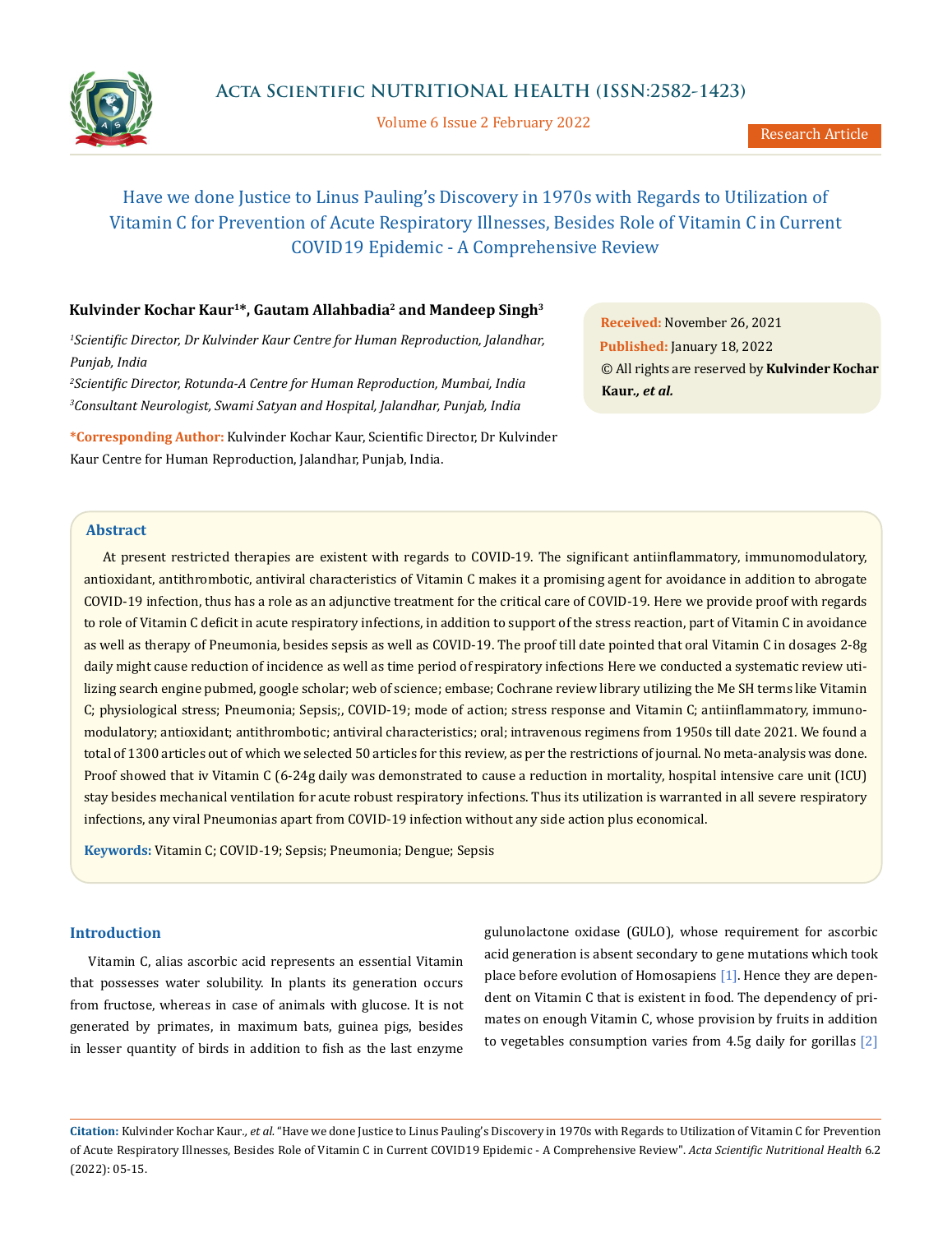to 600 mg daily for smaller monkeys (7.5 kg- that is one tenth with regards human size) [3].

The EU mean need of 90 mg daily for males as well as 80mg daily for females is for the sustenance of a normal plasma amount of 50  $\mu$ mol/l [4], that is the average plasma amount of adults in UK [5]. This is adequate for the avoidance of scurvy, however might not be sufficient on exposure of an individual to viral infection as well as physiological stress. An expert committee, in collaboration with the Swiss Society of Nutrition advocated that each individual gets a supplementation of daily 200mg for taking care of the nutrient gap with regards to the common population in addition to specifically for the elder individuals, that are ≥65 yrs. The objective of this supplementation is for to bolstering the immune system  $[6]$ . The recommendations of the Linus Pauling Institute is400mg for adults over 50 yrs [7].

Pharmacokinetics studies that were conducted on healthy volunteers corroborate the daily 200mg dosage utilization of Vitamin C for generation of plasma amount of 70-90  $\mu$ mol/l [8]. The occurrence of total plasma saturation amongst, 1 g/day in addition to 3g 4 hrly takes place, that is the maximum oral dose tolerated, that provides the anticipated peak plasma amount of 220  $\mu$ mol/l [9]. Administration of akin dosage intravenous (iv) results in escalation of plasma amount of Vitamin C that is about, 10 times. Probability of greater consumption of Vitamin C appears to be the requirements for viral infection with 2-3g daily needed for sustenance of normal, plasma amount amongst, 60-80  $\mu$ mol/l [10]. If greater plasma amounts possess any extra advantages has to be foundmight be concordant with outcomes of Clinical trial detailed here.

### **Methods**

Here we conducted a systematic review utilizing search engine pubmed, google scholar; web of science; embase; Cochrane review library utilizing the MeSH terms like Vitamin C; physiological stress; Pneumonia; Sepsis;, COVID-19;mode of action; stress response and Vitamin C; antiinflammatory, immunomodulatory; antioxidant; antithrombotic; antiviral characteristics; oral; intravenous regimens from 1950s till date 2021.

### **Results**

We found a total of 1300 articles out of which we selected 50 articles for this review, as per the restrictions of journal. No metaanalysis was done.

### **Deficit of vitamin C in pneumonia, sepsis, COVID-19**

06

A reduction of human plasma Vitamin C amounts occurs at fast pace in case situations, existence of physiological stress that is inclusive of infection s, injuries, in addition to surgery in general cause precipitation of observable deficiency in case of hospital admitted patients, that by definition is the plasma amount of Vitamin C<11  $\mu$ mol/l [11-13]. Two studies that were conducted in Paris documented the existence of plasma amount of Vitamin C<11 μmol/l in 17-44% of patients. In case of a Canadian university hospital, its observation was that 19% of patients possessed a plasma amount of Vitamin C<11 μmol/l [11]. A study that was conducted in Australia in a surgical patients, 21% possessed a plasma amount of Vitamin C<11  $\mu$ mol/l [12]. In a survey carried out on aged Scottish patients that were hospital admitted, secondary to acute respiratory infections revealed the existence of plasma amount of Vitamin C<11 μmol/l [13]. As per the UK's National Nutritional Survey, that was dependent on a cross section of the UK's population document's that 4% of65 plus people as well as 40% of them that are existent in Institutons in care homes possessed a plasma amount of Vitamin C<11 μmol/l  $\overline{5}$ , that pointed to how elderly population have a proneness of generation of key infections.

Scurvy or Vitamin C deficiency has been correlated with Pneumonia for the past decades, that gave the posit that Vitamin C deficiency might be implicated in respiratory infections [14]. In a prospective study comprising of 19,357 with men as well as women that were followed for greater than 20 yrs, the observations were that the people that were existent in the upper quartile of baseline plasma amount of Vitamin C might possess a 30% reduction in the risk of Pneumonia [15]. Moreover, a meta-analysis, pointed that a decrease in chance of pneumonia with the oral supplementation, specifically in persons with lesser dietary consumption [16].

The postmortem evaluation of robust COVID-19 have illustrated a secondary, organizing Pneumonia process [17], thus studies that have been evaluating Vitamin C association with pneumonia might be significant [13,18]. More recently, the study conducted in Newzealand, documented that patients with Pneumonia possessed depletion of amount of Vitamin C (23 μmol/l vs 56 μmol/l, p < 0.001). The pneumonia cohort was constituted by62% patients that presented with Vitamin C deficiency along with 22% possessed a plasma amount of Vitamin C<11 μmol/l in contrast to 8% with Vitamin C deficiency besides none with plasma amount of Vi-

**Citation:** Kulvinder Kochar Kaur*., et al.* "Have we done Justice to Linus Pauling's Discovery in 1970s with Regards to Utilization of Vitamin C for Prevention of Acute Respiratory Illnesses, Besides Role of Vitamin C in Current COVID19 Epidemic - A Comprehensive Review". *Acta Scientific Nutritional Health* 6.2 (2022): 05-15.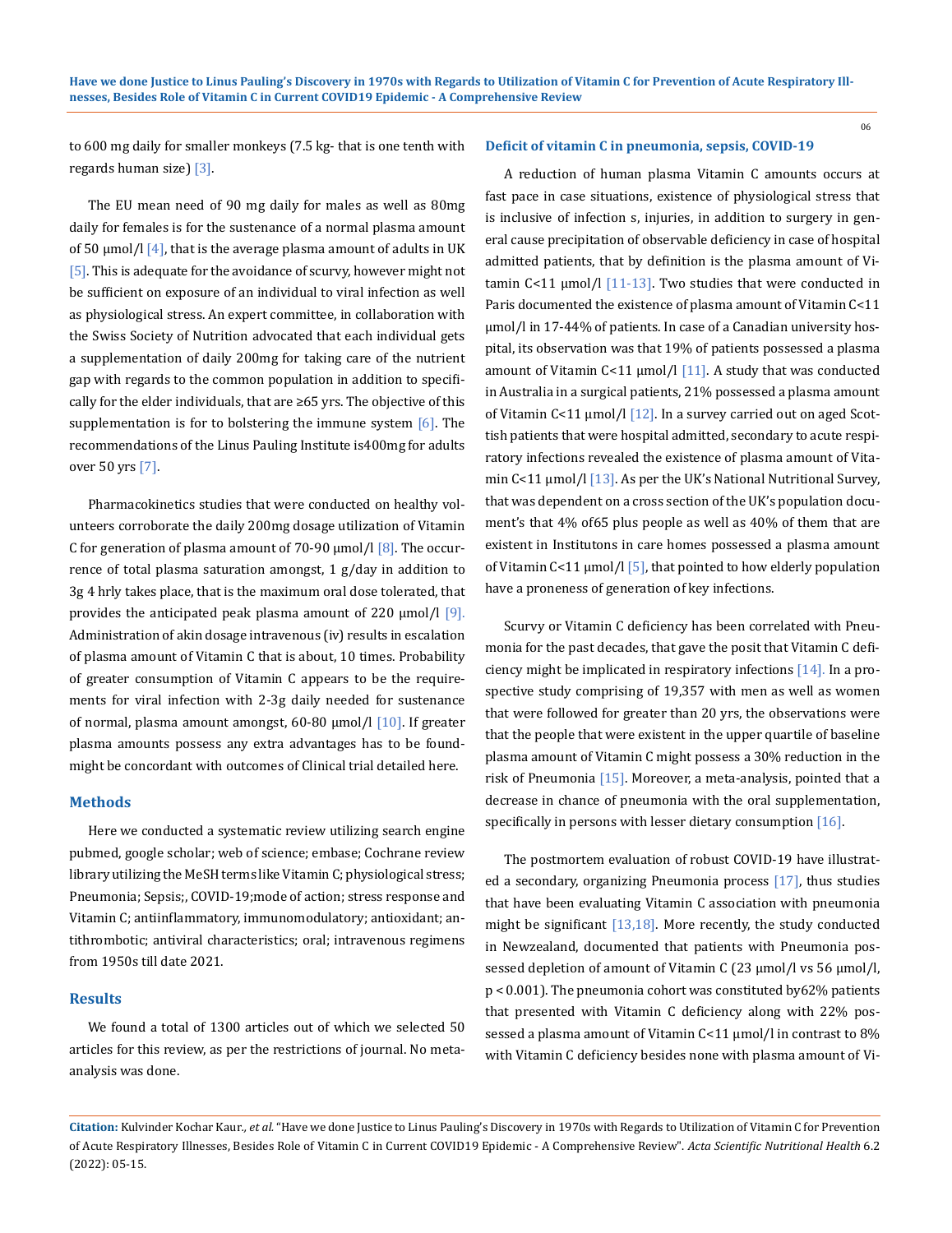tamin  $C < 11$  µmol/l in healthy controls  $[18]$ . The patients that were critically ill, thus stationed in the ICU possessed average plasma amounts of Vitamin C of 11 μmol/l. Akin observations have got demonstrated in other studies of patients who had been severely ill with Sepsis [19,20]. A study conducted in New Zealand that comprised of patients with sepsis observed that 40% possessed a plasma amount of Vitamin C<11 μmol/l, with maximum of patients had manifestation of Vitamin C deficiency (<23 μmol/l) inspite of receipt of advocated enteral in addition to parenteral consumption of the Vitamin [20].

Till now there have been rare studies that have documented the Vitamin C status of patients with COVID-19. In a study conducted in US comprising of 21 seriously ill of patients with COVID-19 that were stationed in the intensive care unit (ICU) observed that the average amount of Vitamin C 22 μmol/l, that is most had Vitamin C deficiency. The average amount of 11 patients who survived was 29  $\mu$ mol/l, in contrast to 15  $\mu$ mol/l in those with mortality, out of which 5 (50%) possessed a plasma amount of Vitamin C<11 μmol/l [21]. Moreover, whereas in a study conducted in Barcelona in 18 patients with COVID-19 admitted in the ICU with ARDS (acute respiratory distress syndrome) criteria their observation was a totally amount of Vitamin C that could not be detected in 17 cases (<9 μmol/l) with a patient possessing low amount of Vitamin C (14 μmol/l)) [22]. Therefore hypo Vitaminosis C is existent in general in severely ill hospital admitted patients with respiratory infections, Pneumonia, Sepsis, COVID-19 with the most probable reason being an escalation of metabolic utilization of Vitamin C [23].

#### **Mode of vitamin C Effects in infections, sepsis, COVID-19**

Vitamin C possesses significant anti inflammatory, immunomodulatory, antioxidant, antithrombotic, antiviral characteristic [24,25]. This Vitamin illustrated direct virucidal action besides possessing effector modes in both innate as well as adaptive immune systems [26]. The actions of Vitamin C on immunity at the time of infections are a lot that is inclusive of the generation addition to maturation of T lymphocytes along with the function of phagocytosis in addition to chemotaxis of leukocyte  $[27]$ . Additionally, it possesses a key part in the form of an antioxidant by which phagocytes import the oxidized Vitamin C (dehydro ascorbic acid), thus resulting in the re generation back to the reduced Vitamin C (ascorbic acid) [28].

Significantly, in addition to particularly in the context of key phase of COVID-19 aids in downregulation of cytokines, thus confers protection to the endothelium from Oxidative damage besides possessing necessary part in tissue healing  $[29]$ . The crosstalk amongst Oxidative stress (OS) as well as induction of genes that are part of the inflammatory response, that is inclusive of Tumor necrosis factor alpha (TNFα) as well as interleukin-1 (IL-1), IL-8, in addition to intercellular cell adhesion molecule [ICAM] has been demonstrated to get modulated via the activation of nuclear factor κB (NFκB) [30]. Reduction of Reactive oxygen species (ROS), as well as inflammation is further caused by Vitamin C vis amelioration of NFκB activation [31]. Significant escalation of SOD, catalase, glutathione along with Reduction of serum TNFα, besides IL-1β amounts in a rat ARDS model  $[32]$ . These actions of Vitamin C might be secondary to epigenetic control of several genes, that is up regulation of antioxidant protein in addition to down regulation of proinflammatory cytokines, instead of its direct hunting of oxidants.

07

Moreover, whereas, SARS CoV2 causes down regulation of the expression of type1 interferon (host's, primary antiviral defense mode) [33]. Vitamin C results in up regulation of crucial host defense protein [25]. In case of GULO knockout, mice, Vitamin C demonstrated *in vivo* anti viral immune responses in addition to a decrease in viral titres in the lung, at the time of early stages of infection, in particular against influenza virus, via escalation of generation of interferon [34]. Animal studies have documented a reduction in the incidence, in addition to robustness of bacterial as well as viral infections  $[35]$ , that is inclusive of escalation of, resistance (of chick embryotracheal organ cultures to corona virus infection, beside protection of broiler chicks against avian corona virus [36].

Dependent on the isolation of angiotensin converting enzyme (ACE2) in the form of a receptor with regards to SARS CoV2 entry, a posit is that the escalation of risk of robust COVID-19 is a function of up regulation of ACE2, the way its observation is in comorbidities of diabetes mellitus (DM). cardiovascular disease (CVD) as well as hypertension [37]. The SARS CoV2 spike protein possess the capacity of binding to ACE2 [38]. Noticeably, in human, arterial endothelial cells, Vitamin C ameliorated the up regulation of ACE2 that got stimulated via IL-7 [39].

**Citation:** Kulvinder Kochar Kaur*., et al.* "Have we done Justice to Linus Pauling's Discovery in 1970s with Regards to Utilization of Vitamin C for Prevention of Acute Respiratory Illnesses, Besides Role of Vitamin C in Current COVID19 Epidemic - A Comprehensive Review". *Acta Scientific Nutritional Health* 6.2 (2022): 05-15.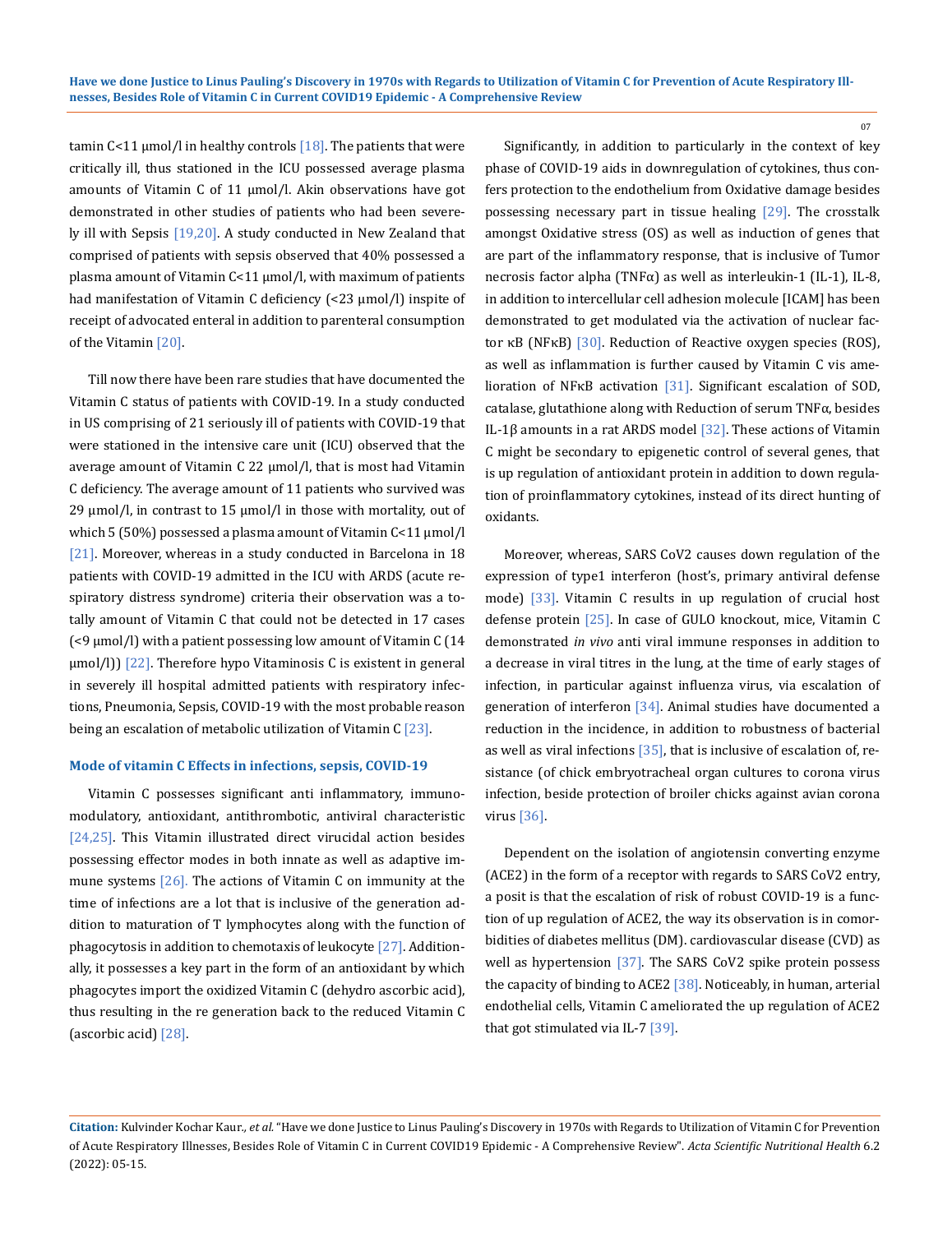Despite, the existence of a lot of probable targets with regards to Vitamin C, at the time of infection event, replication of virus, besides pathology in COVID-19, notably, a crucial protease in the virus, Mpro, that works for the activation of various viral non structural protein, has been posited to be a target. During a modeling study with the utilization of the crystal structure of Mpro, the active region of this enzyme was seen to bind magnesium ascorbate, that has the maximum robust binding of the 16 nutaceuticals. Kumar V, Jenna M  $[40]$  pointed that ascorbate might be causing a robust hampering agent for this enzyme [40].

The key besides the usually fatal phase of COVID-19, gets initially stimulated by the response of the host to the dead virus particles in the generation of failure of a lot of organs, that takes place with the generation of proinflammatory cytokines as well as chemokines, that causes the generation of failure of a lot of organs. This might cause neutrophils migration along with collection in the lung interstitium along with bronchoalveolar space that is the crucial determining the propagation of ARDS [41]. Neutrophils extracellular traps generation (NETosis) represents a cell death pathway separate from apoptosis along with necrosis which traps besides resulting in inactivation of the pathogens  $[42]$ . This, represents a maladaptive reaction that might aid in tissue in addition to organ injury that resulted in organ failure. In case of GULO knockout, mice Vitamin C deficiency documented escalation of NETosis in the lungs of septic animals in addition to escalation of circulating cell free DNA (ccf DNA) that pointed that Vitamin C is an innovative controller of NETos is  $[43]$ . Furthermore, Vitamin C causes escalation of lung epithelial barrier working in an animal model of sepsis by facilitation of epigenetic in addition to transcriptional expression of protein channels at the alveolar capillary membrane whichcontrol alveolar fluid clearance that is inclusive of cystic fibrosis trans membrane conductance regulator, aquaporin-5, the Na<sup>+</sup> K<sup>+</sup> -ATPase pump besides epithelial sodium channel.

Moreover, there is escalation of proof that Vitamin C, that possesses actions other than its effect as a Vitamin, in the form of a stress hormone, might be playing key part in the modulation of adrenocortical stress response, specifically in sepsis [24]. Vitamin C amounts are3-10 fold greater in the adrenal gland in contrast to any other organs  $[44]$ . Under situations, of physiological stress it is liberated from the adrenal cortex (ACTH stimulation) that is inclusive of exposures to viruses, that results in escalation of plasma

Vitamin C amounts 5 times. Vitamin C causes escalation of cortisol generation in addition to causing potentiation of anti inflammatory along with endotheliocyte protection actions of glucocorticoids [45]. External glucocorticoid steroids are the ones that have been evidenced to be the single disease- modulating treatment for CO-VID-19  $[45]$  (see figure 1 for modes of Vitamin C in mitigation of COVID-19).



**Figure 1:** Courtesy ref 45-Postulated mechanisms for vitamin C's amelioration of COVID-19 pathology. ↓—decreased; ↑—increased; ALI—acute lung injury; ARDS—acute respiratory distress syndrome; NF-κB—nuclear factor kappa B

### **Clinical proof for the part of Vitamin C in cold**

Linus Pauling, who received a nobel prize, made up the conclusions, subsequent to randomized controlled trial (RCT), with re-

**Citation:** Kulvinder Kochar Kaur*., et al.* "Have we done Justice to Linus Pauling's Discovery in 1970s with Regards to Utilization of Vitamin C for Prevention of Acute Respiratory Illnesses, Besides Role of Vitamin C in Current COVID19 Epidemic - A Comprehensive Review". *Acta Scientific Nutritional Health* 6.2 (2022): 05-15.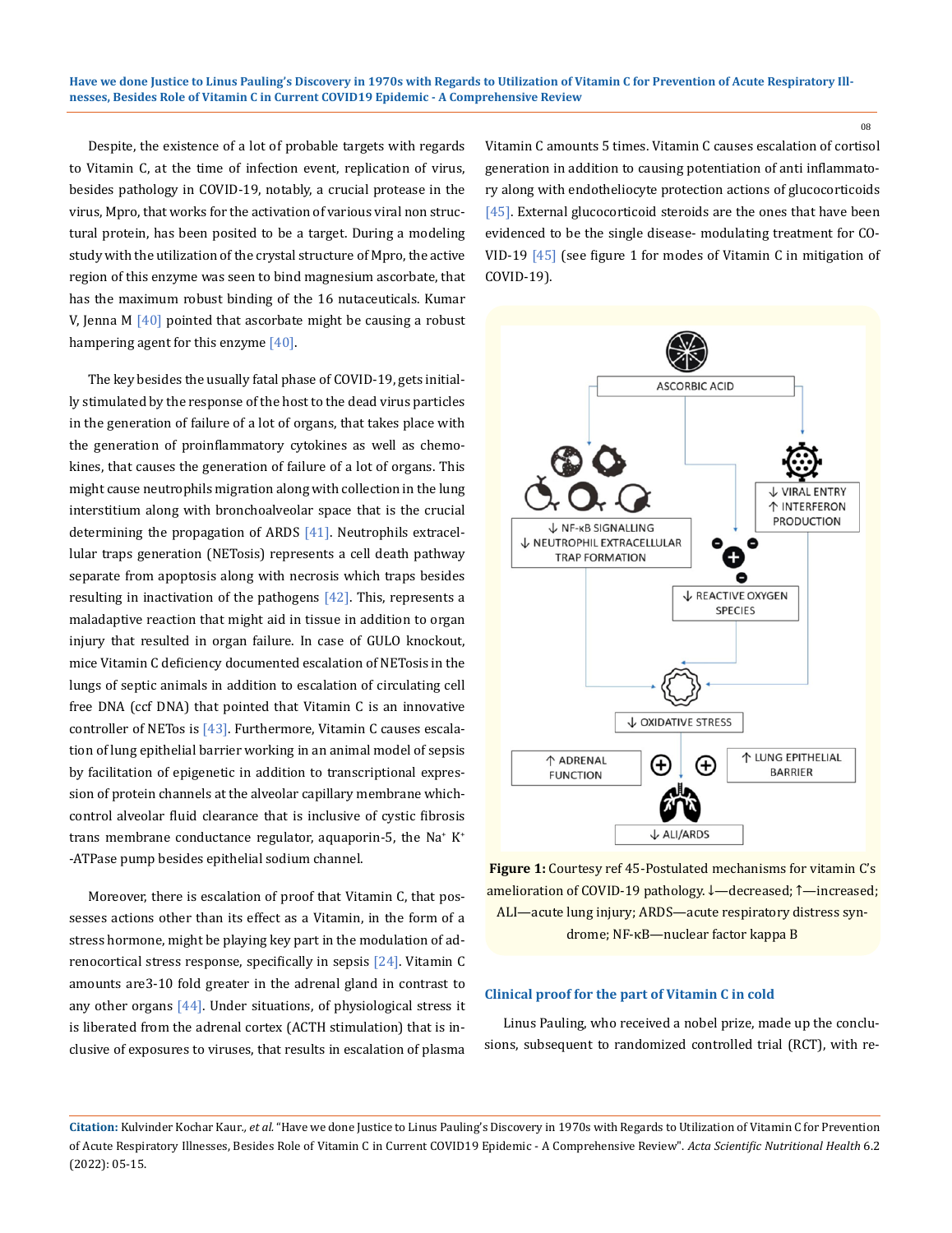gards to Vitamin C causing avoidance, besides ameliorated colds, by which this became very favorite treatment by utilization of Vitamin C for this purpose in 1970s  $[46]$ . A Cochrane review of placebo controlled trials with administration of Vitamin C for avoidance in addition to treatment of colds observed no reduction in the general population with the addition of 200mg supplements [47]. Nevertheless, in 5 trials that had 598 marathon runners, skiers as well as soldiers on subarctic exercises as participants, resulted in reduction in the incidence of colds by  $54\%$  (p < 0.0001) [47]. Dependent on these observations Vitamin C seemed to have an impact on resistance to infections with viruses by particular situations, like in short time spans of robust physical exercises.

While trials in which administration of Vitamin C occurred subsequent to the initiation of symptoms did not demonstrate concordant advantages, trials that continuously delivered Vitamin C led to reduction in the time period of infections in adults by 8%, along with 14% in children with a dose dependency that is apparent up to 6-8 g/d [35,47]. In case of children, 1-2 g/day Vitamin C resulted in reduction in time period of cold by 18%, besides the reduction in the robustness of cold by continuous delivery  $[47]$ .

More recently, in a UK placebo controlled trial pointed that a in significant clinical variation amongst the amount of cold, robustness of cold as well as time period of cold  $[45]$ . In this trial 168 volunteers that got randomized for receipt of placebo or Vitamin C (500 mg bd daily) over a time span of 60 days in winter. The Vitamin C group experienced lesser colds  $(37 \text{ vs } 50, p = 0.05)$ , in addition to lesser viral stimulated 'cold' days (85 vs 178, p = 0.03). The amount of enrolled, resulting in2 colds was significantly decreased  $(2/84$  on Vitamin Cvs 16/84 in placebo group;  $p = 0.04$ )  $[45]$ .

#### **Summary**

Cold symptoms have got demonstrated to be of lesser, robustness besides more rapid resolution subsequent to oral supplementation of Vitamin C in a dose -based manner. Colds that posses >100 viruses strains, as etiology certain of which are corona viruses, get definition any group of symptoms akin to most of who get generation of SARS-CoV2 infection without transformation, into acute illness. The akin nature of symptoms in addition to the disease modification action of Vitamin C in the reduction in time period, along with robustness of cold in a wide groups of viruses is the basis for thinking of utilization of Vitamin C in the reduction in time period, along with robustness of cold is not virus particular, that possesses probably the capacity of amelioration of SARS-CoV2 correlated symptoms. Every one of these i.e. reduction in time period, robustness of cold in addition to number of colds - could get posited with regards to SARS-CoV2 for reduction in transformation from mild infection to the critical phase of COVID-19. Having the knowledge that concordant actions of continuous Vitamin C delivery of the reduction in time period, along with robustness of cold as well as lesser cost besides safety one can rightly use Vitamin C it for patients with respiratory virus infections, for obtaining the advantages of Vitamin C in therapeutic dosages to get evaluated.

In view of the disease secondary to novel corona viruses might be of greater robustness in contrast to usual viruses it might be justified for utilization of continuously delivered Vitamin C escalation of dose with earlier high Prevalence, when patients present with virus infection as well as, acute cold symptoms In those who have tested PCR positive to SARS-CoV2 as well as in COVID-19 hospital intensive care unit/or simple admissions, an oral dose of 6-8g daily might be thought of Pauling 's originally advocated dose of 1g each 4 hr of oral Vitamin C at the time of active infection still requires evaluation, in a RCT, thus maximum efficacious dose still not clear.

#### **Clinical proof for the part of vitamin C in Pneumonia**

Klener evaluated the actions of high amts Vitamin C that was intravenous delivery for virus disease that was inclusive of Pneumonia [45]. A Cochrane review on Pneumonia as well as Vitamin C observed 3 prophylactic RCTs revealing the no of Pneumonias patients, in enrolled patients getting oral Vitamin C [22]. The observation of every one was a ≥80% reduction in Pneumonias incidence in Vitamin C group [45]. Of these one comprised of a RCT where 2g of Vitamin C vs placebo to US Marines participants at the time of 2 mth of training time duration of recruitment that documented 1/331 patients of Pneumonia in the Vitamin C group vs 7/343 cases in placebo group (p0.044) [45].

Two therapeutic trials were performed. Of these 1 was a RCT where elderly subjects in the UK (average age 81 yrs) got admitted in hospital with acute bronchitis or Pneumonias. The observation of this study was that plasma Vitamin C amount at baseline was 23 μmol/l (Hypovitaminosis C) with a third of patients, possessing Vitamin C amount of (<11 μmol/l [13]. 0,2g daily Vitamin C resulted in reduction in the respiratory symptoms score in the

**Citation:** Kulvinder Kochar Kaur*., et al.* "Have we done Justice to Linus Pauling's Discovery in 1970s with Regards to Utilization of Vitamin C for Prevention of Acute Respiratory Illnesses, Besides Role of Vitamin C in Current COVID19 Epidemic - A Comprehensive Review". *Acta Scientific Nutritional Health* 6.2 (2022): 05-15.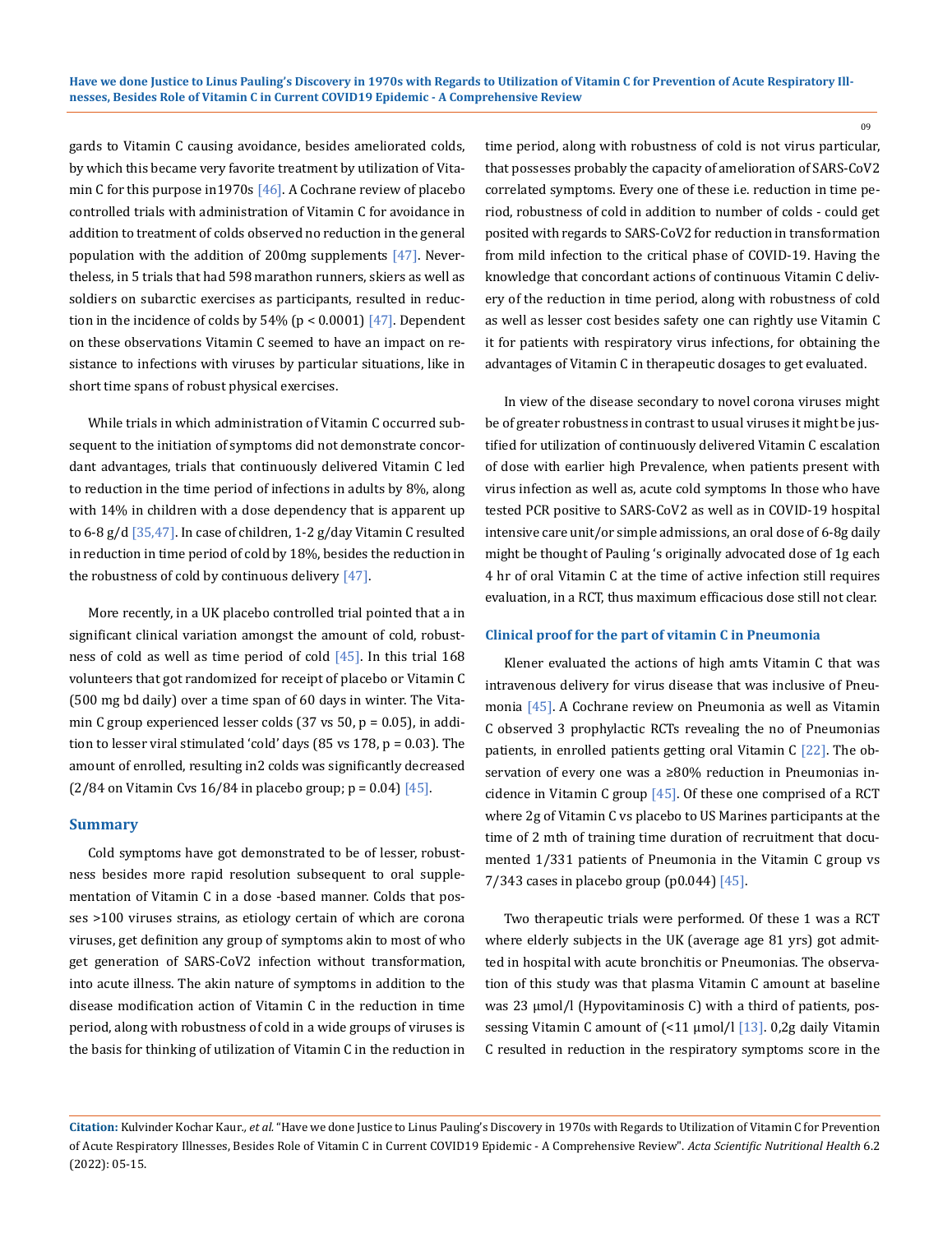patients that were having disease with greater robustness of illness however not in the patients with lesser robustness of illness. Six demises were documented at the time of this study, all in the disease with greater robustness of illness of which 5 occurred in the placebo group, however just 1 in the Vitamin C group. The other RCT was in the erstwhile Soviet Union, delivered 2 separate dosages, a different high or low dosages that were associated with the dosages of antibiotic administered [27]. At the time of the hospital stay from the control group was 23.7 days. 19% lesser hospital stay was the observation in the lower Vitamin C group (0.25-0.8g daily) along with 36% lesser hospital stay in the greater dosage Vitamin C group (-.5-1. 6g daily). Advantages were further documented in association with ESR, besides achieving normal, Chest X-ray along with temperature.

# **Clinical proof for the part of Vitamin C in critically ill septic patients**

The major reason for botheration is the high chances of hospital intensive care unit (ICU) stay in COVID-19 patients required for treatment. Meta-analysis of intravenous delivery of Vitamin C in critically ill septic patients (sepsis, burns, septic shock) pointed that it might result in vasopressor sparing action reduction in time duration of ICU stay in addition to requirements of mechanical ventilation. In 6 trials reduction in orally delivered Vitamin C in dosage of 1-3g daily resulting in reduction In total quantity of ICU) stay by 8.6% ( $p = 0.003$ ). In case of 5 trials that was inclusive of, patients having requirement of ventilation >10h. 1-6g Vitamin C daily resulted in reduction of ventilation time duration by 25%  $(p < 0.0001)$ .

Definitive proof is existent, with regards to precipitous fall of Vitamin C in critically ill patients besides septic patients [36]. Despite, Vitamin C 0. 1g daily of Vitamin C is sufficient in sustenance of normal plasma Vitamin C amount in a healthy individual, significantly greater Vitamin C amounts (3-3g daily are the requirements of critically ill patients with in normal value [11]. Its water solubility besides excretion with in hrs as well as lot of doses are significant for sustenance sufficient blood amounts at the time of active infection. Restriction amongst bioavailability has resulted in the development of posit with regards to the requirement of plasma Vitamin C amount in therapeutic plasma amount for reduction In Oxidative stress as well as have an impact on anti inflammatory actions that, get attained with greater effectiveness with intravenous delivery in contrast to oral delivery by itself only [29].

10

Those physicians that have employed utilization of intravenous delivery in robustly ill COVID-19 patients have documented Clinical actions with 3g delivery 6 hrly in addition to steroids besides anti coagulants. Nevertheless, Definitive proof of the dosage in possession of maximum effectiveness along with frequency has got to be estimated. A 4 group randomized Pharmacokinetics trial evaluating 20r 10g either as bd bolus infusions or continuous supplementation, 2g was correlated with normal plasma Vitamin C amounts, whereas, 10g was correlated with supra normal plasma Vitamin C amounts, escalation of oxalate excretion along with metabolic alkalosis. De-Grooth HJ., *et al*. conclusions stated that continuous treatment is required for protection from Hypovitaminosis  $C$  [11]. Reduction in mortality was documented with Vitamin C in case of septic patients whose need was vasopressor therapy, randomly allocated 25 mg/kg body wt intravenous delivery Vitamin C 5 hrly vs placebo group  $(14\% \text{ vs } 64\%; \text{ p} = 0.009)$  [48].

In the biggest trial on Vitamin C, in sepsis correlated ARDS the CITRIS ALI trial patients were recipient of placebo or Vitamin C 50 mg 6 hrly x 4 days, thus yielding 15g daily for 75 kg individual. Significantly enhancement of inflammation markers, vascular injury organ function impairment were not seen –the primary results [19]. Nevertheless, there was existence of statistically significant advantages in ¾ Clinically important results namely lesser mortality ( $p = 0.03$ ), at the time of ICU free days ( $p = 0.03$ ), along with hospital free days ( $p = 0.04$ ) Reevaluation of the results pointed that at the time of Vitamin C delivery, mortality was 81% lesser, however no variation was seen amongst the 2 trial group. Subsequent to the finishing of 4 days of Vitamin C delivery, the rate of mortality was 23% (19/83) in the placebo group as well as 5% (4/84) in the Vitamin C group ( $p = 0.0007$ ). This variation of 18% correlated with the numbers required for the treatment. Moreover, the authors of that study acknowledging the exclusion of sequential organ failure assessment (SOFA) scores in the patients who died, documented in the post hoc evaluation allotting the dead patients a score of 20, discharged patients SOFA) score of 0, that a 60% possibility of any random patient that belonged to the placebo group possessed a greater SOFA) score in contrast to any random patient that belonged to the Vitamin C group ( $p = 0.03$ ) at 96h.

**Citation:** Kulvinder Kochar Kaur*., et al.* "Have we done Justice to Linus Pauling's Discovery in 1970s with Regards to Utilization of Vitamin C for Prevention of Acute Respiratory Illnesses, Besides Role of Vitamin C in Current COVID19 Epidemic - A Comprehensive Review". *Acta Scientific Nutritional Health* 6.2 (2022): 05-15.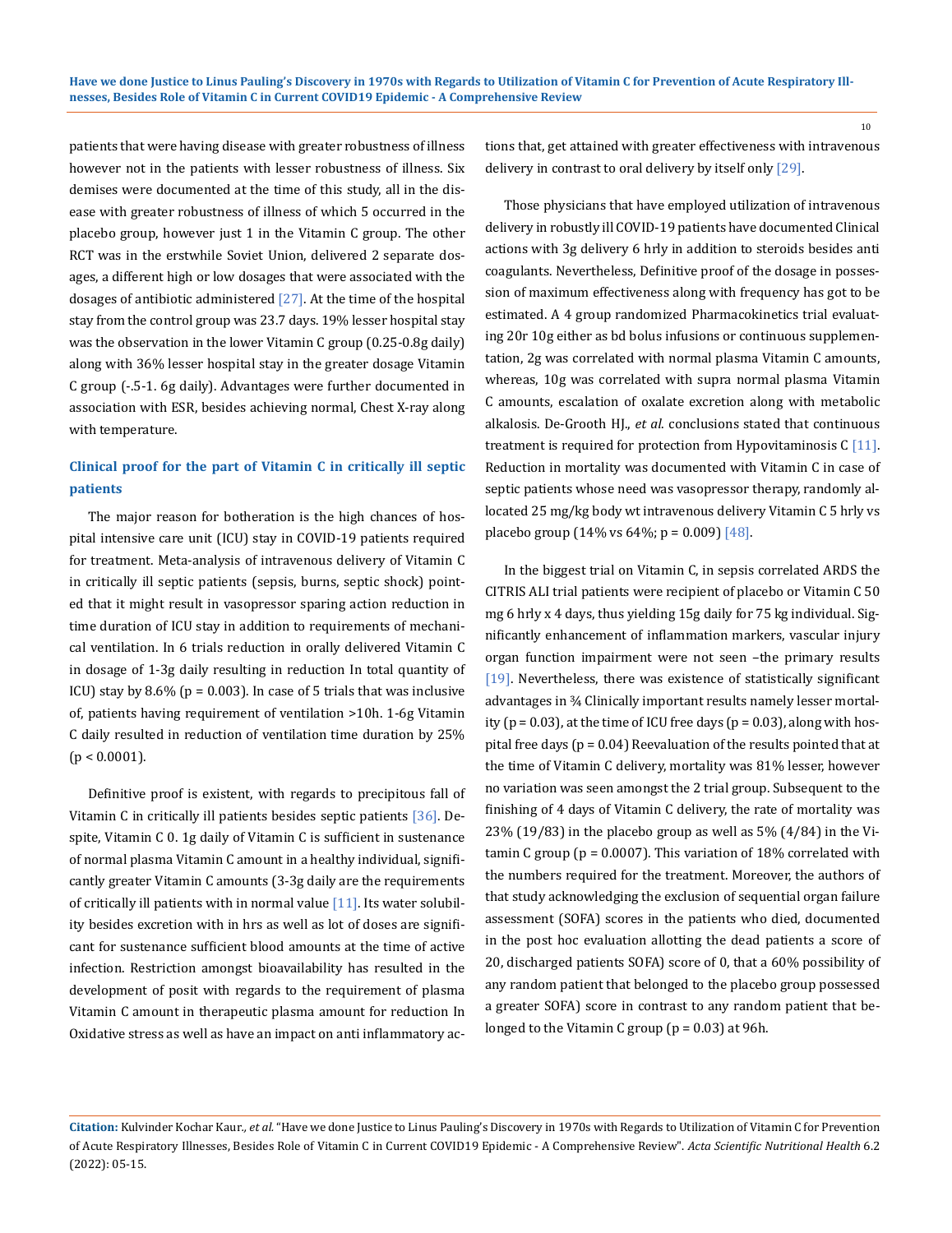One more trial randomized 216 patients to low dosage Vitamin C group (1.5g 6 hrly, giving 7.5g daily), thiamine as well as hydrocortisone for till 10 days or till septic shock resolution occurred with an average of 3.4 days vs only hydrocortisone, with observation of no discernible action on primary outcomes of vasopressor free time to 7 days or on 90 day mortality. 2 short comings of this study are the postponement of Vitamin C, probably v late in the disease event as well as for a v short time to hydrocortisone therapy addition offered no benefit to therapy.

### **Clinical proof for the part of vitamin C in COVID-19**

Having the knowledge of probable advantages of oral as well as intravenous delivery Vitamin C at dosage of 2-8g daily for the reduction of robustness of time period in addition to robustness of common cold, Pneumonia, sepsis as well as ARDS it asks for evaluation, with regards to if oral delivery might be of advantage in avoidance of transformation from mild infections towards those with greater critically ill symptoms with regards to COVID-19 patients in reduction of mortality besides stay in ICU, hence escalation of recovery rate.

Intriguingly, a lot of risk factors that correlated with COVID-19 are overlapping with the ones with Vitamin C deficiency  $[45]$ . Some sub groups (male, African, American, elder, ones suffering from comorbidities of hypertension diabetes mellitus (DM, COPD), all at greater risk for robust COVID-19 infections, have further been illustrated to possess lesser Vitamin C amount [49]. Mean plasma Vitamin C amounts are usually lesser in men in contrast to women, despite with comparative consumption of Vitamin C, that has got correlated with their greater body weight  $[45]$ . A posit of changed sodium –based Vitamin C transporter (SVCT 1 and 2) expression in these sub groups has been posited  $[49]$ . In case of old vs young rat hepatocytes, Vitamin C amounts occurred by66%that is mainly associated with reduction of absorption in view of a 45% reduction of SVCT1 with age. Noticeably inflammatory cytokines are further existent in comorbidities, cause a down regulation SVCT2 that causes deletion of intra cellular Vitamin  $C$  [45].

Currently 45 trials are registered on Clinical trials. gov that are causing evaluation of Vitamin C with/without other treatments for COVID-19. In the first RCT with regards to evaluation of role of Vitamin C in patients with robust illness of COVID-19 patients, 54 patients in China were in receipt of ventilation were administered

placebo (sterile water)/iv Vitamin C at dosage of 24g daily x 7 days. Subsequent to 7 days ratio of Pa $\rm O_2$ /Fi $\rm O_2$  in the Vitamin C group was 229 mmHg vs 151 mmHg in the control group ( $p = 0.01$ ), besides there was an enhancement over time in Vitamin C group.

On day 7, the IL-6 amounts were lesser in the Vitamin C group in contrast to the placebo group; 19 pg/ml vs  $158$  pg/ml (p = 0.04) The patients with, greater robust illness with SOFA scores ≥3 in the Vitamin C group demonstrated, a decrease in the 28 day mortality; 18% vs 50% (p = 0.05) in univariate survival evaluation (Figure 2). No study correlated side actions were documented. The actions of treatment on PaO $_2$ /FiO $_2$  along with IL-6 were Clinically significant, however further studies are required for the estimation whether lower mortality pattern can be validated. To start with the trial was fashioned with 140 patients, thus was underpowered, with just 54 patients secondary to absence of new admissions.



**Figure 2:** Courtesy ref 45 - The 28-day mortality from randomization (day 1) to day 28 in a trial of high-dose intravenous vitamin C (HDIVC) in patients with COVID-19. Kaplan–Meier analysis was used to estimate the 28-day mortality and survival curves were compared with the Wilcoxon test ( $p = 0.05$ ) among severe COVID-19 patients (baseline SOFA score ≥ 3). Cox regression was used as multiple comparisons (HR,  $0.32$  (95%CI,  $0.10-1.06$ ); p = 0.06). HDIVC—high-dose intravenous vitamin C.

**Citation:** Kulvinder Kochar Kaur*., et al.* "Have we done Justice to Linus Pauling's Discovery in 1970s with Regards to Utilization of Vitamin C for Prevention of Acute Respiratory Illnesses, Besides Role of Vitamin C in Current COVID19 Epidemic - A Comprehensive Review". *Acta Scientific Nutritional Health* 6.2 (2022): 05-15.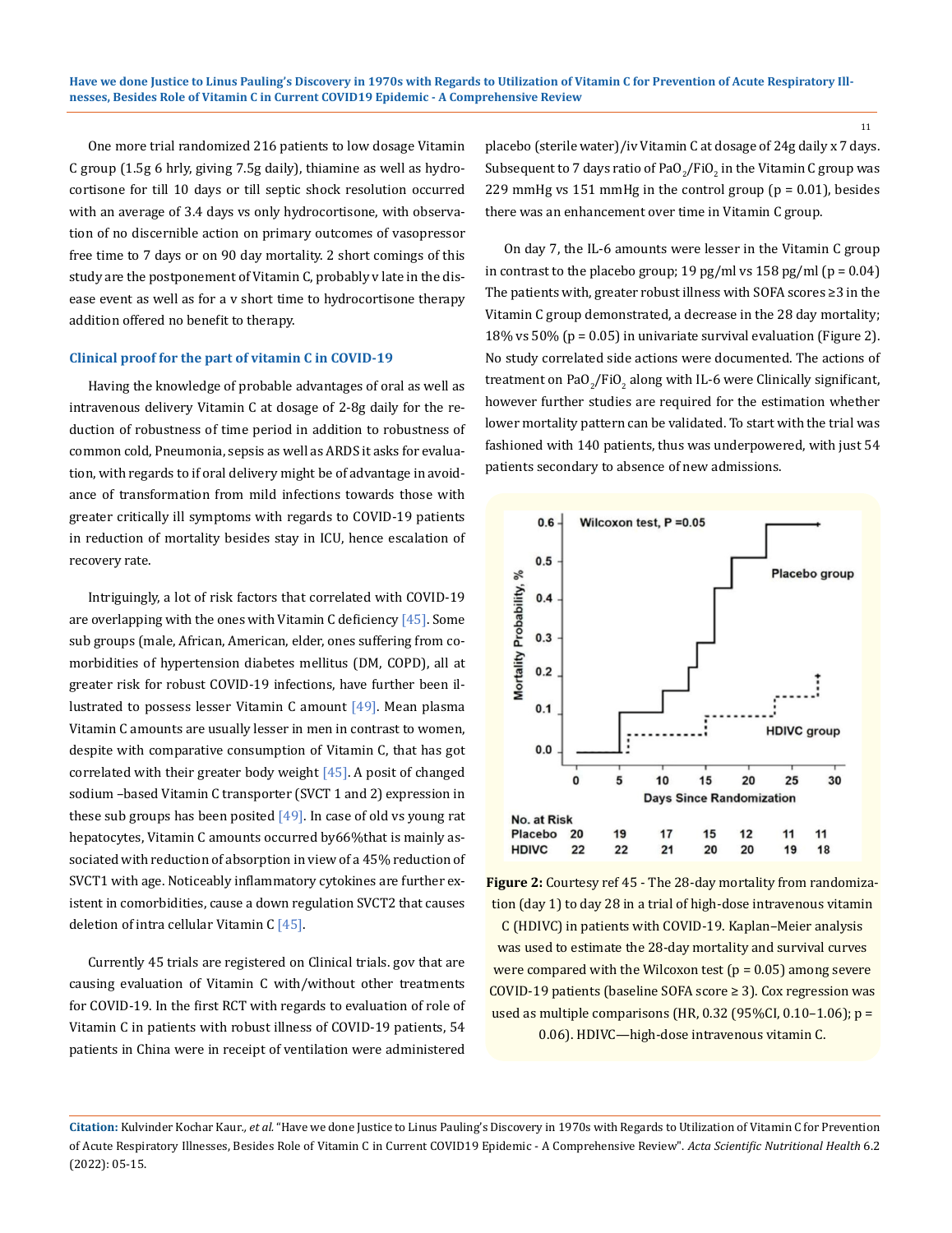The Biggest trial with regards to Lessening Organ Dysfunction with Vitamin C - COVID- (LOVIT-COVID) trial conducted in Canada, that has enrolled 800 patients randomly allocated to Vitamin C (intravenous 50 mg/kg 6 hrly) or placebo x 96h that is equivalent, to 15g daily for a 75 kg individual (NCT04401150). This protocol has further been an addition in the form of Vitamin C arm in the randomized embedded, multifactorial Adaptive Platform trial for community acquired Pneumonia (REMAP-CAP; NCT02735707). The study design further gives the basis for the utilization of Vitamin C in COVID-19 patients [50]. Moreover, a High dose (10g daily) Vitamin C intervention study in 500 adults is going on in Palermo Italy (NCT04323514).

Botheration exists, nevertheless, that these study designs restrict the utilization of Vitamin C to greatest of 4 days, that might not be advised in acutely ill patients in view of probability of symptoms return back once Inflammation resolution does not occur. As was demonstrated in CITRIS ALI trial, that documented greatest decline in mortality in contrast to placebo on day 4, that is the last day of Vitamin C delivery, however a reduction in variation amongst the group subsequent to 28 days.

In the UK Chelsea and Westminster hospital ICU, where adult ICU patients were given 1g intravenous Vitamin C 12 hrly in addition to anticoagulants [51], revealing 29% mortality [45], in contrast to mean 41% documented by the intensive care National Audit and Research Center (ICNARC) For all UK ICU. Whereas the authors have said that Anti Oxidant addition as Vitamin C might have aided in reduction of mortality rate, it is noticeable that other Clinical parameters along with procedures might further have attributed to the enhancement of mortality along with Chelsea and Westminster hospital ICU works as a greater affluent population sector in possession of lesser deprivation dependent, on the index of multiple deprivation (IMD) e. Deprivation, whereas a risk factor for COVID-19 mortality is further an anticipator of low Vitamin C status. In the UK, calculated 25% of men along with 16% women in low income/material deprivation population possess Vitamin C deficiency in Vitamin C amount >11 μmol/l [45].

The Frontline COVID-19 Critical Care Expert Group (FLCCC), a group of emergency medicine experts have documented that a combination of6gdaily intravenous Vitamin C (1.5g 6 hrly) +steroids along with anticoagulants resulted in 5% mortality in two ICUs in US (United Memorial hospital in Houston, Texas, as well as Norfolk General hospital in Norfolk, Virginia) the least mortality in their respective countries [45].

A case report of 17 COVID-19 patients, 1g Vitamin C 8 hrly x 3d documented mortality rate 12% as well as 18% rates of intubation, mechanical ventilation along with significant reduction in inflammation biomarkers, that was inclusive of ferritin, D-dimer along with tendency for reduction in FiO<sub>2</sub> needs  $[45]$ .

### **Safety of oral and intravenous Vitamin C**

See ref 45 for details.

## **Conclusions**

With the low cost, safer nature, lot of disease modulating actions Vitamin C possessesthat are inlusive of significant antiinflammatory, immunomodulatory, antioxidant, antithrombotic, antiviral characteristic, makes it a promising agent with regards to reduction in viral load with oral delivery with doses varying from 2-8gdailyfor aiding in the amelioration of transformation towards the critical phase of COVID-19. Akin to that Vitamin C possesses probable advantages with regards to acute respiratory infections along with amelioration of inflammation in critical COVID-19 patients with the utilization of intravenous Vitamin C infusion varying from 6-24 g/day for the rectification of the disease stimulated deficiency, reduction of inflammation, escalation of generation of interferon, besides supporting anti-inflammatory effects of glucocorticoids, in particular having the knowledge of high mortality rates for patients with robustCOVID-19 infection in addition to exhaustive proof of probable advantages with regards to Vitamin C, the present therapy is justified on compassionate basis till greater COVID-19 trials are attained, besides intravenous, oral Vitamin C supplementation in ICU in 2-8g dosage in hospitalized patients in view of escalation of requirements for fight against a viral infections, as has been the conclusions of a lot reviews [45]. Choice of oral/iv clinically cn be decided by criteria akin to that of oral/iv antibiotics, keeping robustness of illness besides possession of capacity of swallowing by patients at a minimum of 4 times daily.

Subjects in high risk groups of COVID-19 mortality need to be stimulated to have higher oral Vitamin C supplementation for making sure no Vitamin C deficit at all times, in addition to escalation of dosage once viral infections occurs to 6-8g daily  $[45]$ . If or not it avoids transfer to critical phase needs to be seen.

**Citation:** Kulvinder Kochar Kaur*., et al.* "Have we done Justice to Linus Pauling's Discovery in 1970s with Regards to Utilization of Vitamin C for Prevention of Acute Respiratory Illnesses, Besides Role of Vitamin C in Current COVID19 Epidemic - A Comprehensive Review". *Acta Scientific Nutritional Health* 6.2 (2022): 05-15.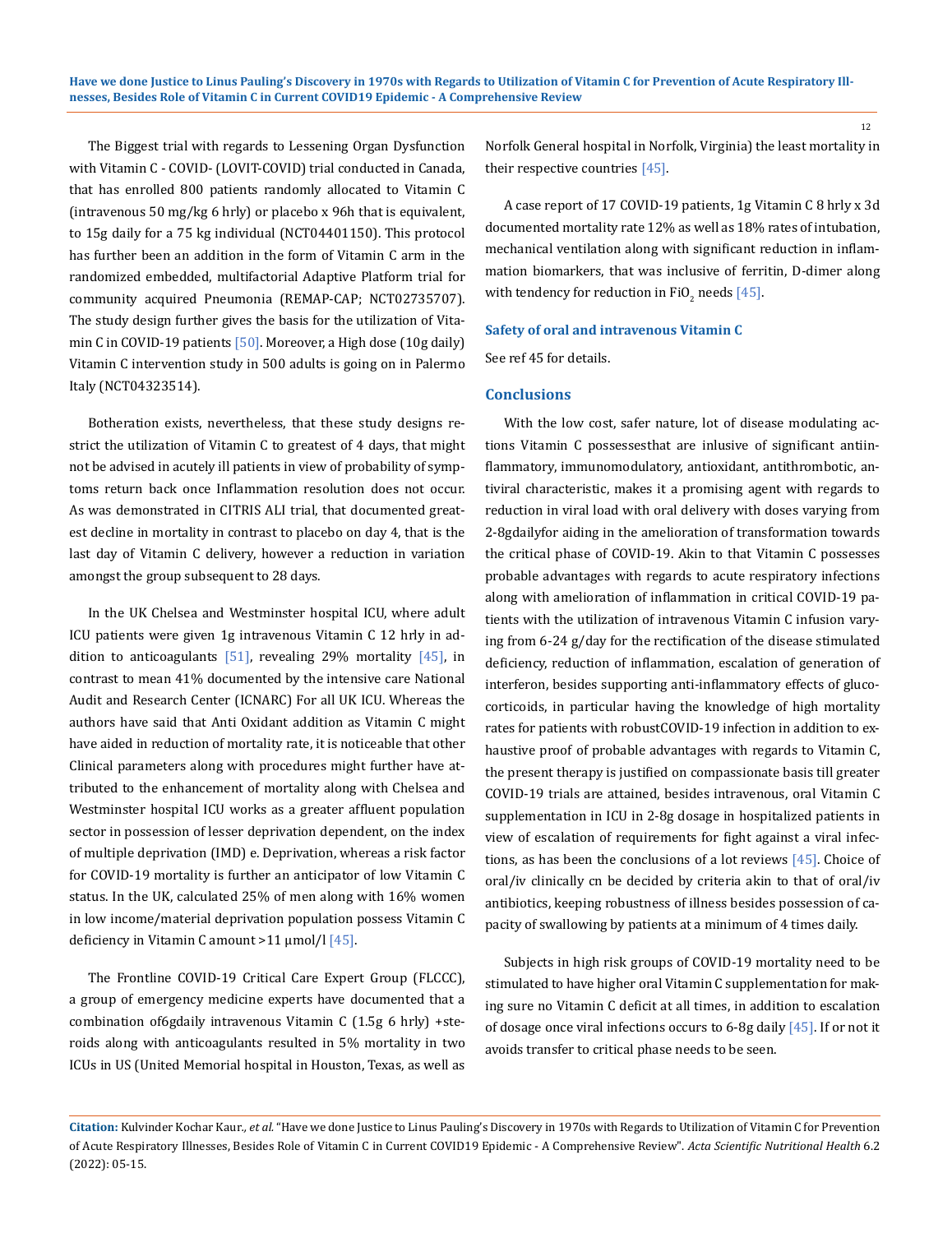# **Bibliography**

- 1. DrouinG., *et al*. "The genetics of Vitamin C". *Current Genomics*  12 (2011): 371-378.
- 2. [Milton K. "Micronutrient intake of wild primates: are humans](https://pubmed.ncbi.nlm.nih.gov/14527629/)  different?" *[Comparative Biochemistry and Physiology Part A:](https://pubmed.ncbi.nlm.nih.gov/14527629/)  Physiology* [136 \(2003\): 47-59.](https://pubmed.ncbi.nlm.nih.gov/14527629/)
- 3. [Milton K. "Nutritional characteristics of wild primate foods: Do](https://pubmed.ncbi.nlm.nih.gov/10378206/)  [the diets of our closest living relatives have lessons for us?"](https://pubmed.ncbi.nlm.nih.gov/10378206/)  *Nutrition* [15 \(1999\): 488-498.](https://pubmed.ncbi.nlm.nih.gov/10378206/)
- 4. "European Food Safety Authority Panel on dietetic products, Nutrition and Alergies. Scientific opinion on dietary reference vales for Vitamin C". *EFSA Journal* 11 (2013): 3418.
- 5. Bates B., *et al*. "National diet and Nutrition Survey Years 1 to 9 of the Rolling Programme (2008/2009-2016/2017)". Time Trend and Income Analysis; Public Health England: London, UK (2019).
- 6. Berger MM., *et al*. "White Paper on Nutritional Status in Supporting a Well Functioning immune system for optimal Health with a recommendation for Switzerland". SGE: Bern, Switzerland (2020).
- 7. "Linus Pauling Institute, Micronutrient Information Center". Micronutrient s for Older Adults Oregon State University (2020).
- 8. Levine M., *et al*[. "Vitamin C Pharmacokinetics in healthy vol](https://pubmed.ncbi.nlm.nih.gov/8623000/)[unteers: evidence for a recommended dietary allowance".](https://pubmed.ncbi.nlm.nih.gov/8623000/)  *[Proceedings of the National Academy of Sciences of the United](https://pubmed.ncbi.nlm.nih.gov/8623000/)  States of America* [97 \(1996\): 3704-709.](https://pubmed.ncbi.nlm.nih.gov/8623000/)
- 9. Padayatty SJ., *et al*[. "Vitamin C Pharmacokinetics: implications](https://pubmed.ncbi.nlm.nih.gov/15068981/)  for oral and intravenous use". *[Annals of Internal Medicine](https://pubmed.ncbi.nlm.nih.gov/15068981/)* 140 [\(2004\): 533-537.](https://pubmed.ncbi.nlm.nih.gov/15068981/)
- 10. De-Grooth HJ., *et al*[. "Vitamin C Pharmacokinetics in critically](https://pubmed.ncbi.nlm.nih.gov/29522710/)  [ill patients: a randomized trial of four intravenous regimens".](https://pubmed.ncbi.nlm.nih.gov/29522710/)  *Chest* [153 \(2018\): 1368-1377.](https://pubmed.ncbi.nlm.nih.gov/29522710/)
- 11. Gan R., *et al*[. "Vitamin C deficiency in a University teaching hos](https://pubmed.ncbi.nlm.nih.gov/18838532/)pital". *[Journal of the American College of Nutrition](https://pubmed.ncbi.nlm.nih.gov/18838532/)* 27 (2008): [428-433.](https://pubmed.ncbi.nlm.nih.gov/18838532/)
- 12. Ravindran P., *et al*[. "Vitamin C deficiency in an Australian co](https://pubmed.ncbi.nlm.nih.gov/30177219/)[hort of metropolitan surgical patients".](https://pubmed.ncbi.nlm.nih.gov/30177219/) *Pathology* 50 (2018): [654-658.](https://pubmed.ncbi.nlm.nih.gov/30177219/)
- 13. Hunt C., *et al*[. "The Clinical effects of Vitamin C supplemen](https://pubmed.ncbi.nlm.nih.gov/7814237/)[tation, in elderly hospitalized patients with acute respiratory](https://pubmed.ncbi.nlm.nih.gov/7814237/) infections". *[International Journal for Vitamin and Nutrition Re](https://pubmed.ncbi.nlm.nih.gov/7814237/)search* [64 \(1994\): 212-219.](https://pubmed.ncbi.nlm.nih.gov/7814237/)
- 14. [Hemila H and Louhiala P. "Vitamin C may affect lung infec](https://www.ncbi.nlm.nih.gov/pmc/articles/PMC2099400/)tions". *[Journal of the Royal Society of Medicine](https://www.ncbi.nlm.nih.gov/pmc/articles/PMC2099400/)* 100 (2007): [495-498.](https://www.ncbi.nlm.nih.gov/pmc/articles/PMC2099400/)
- 15. Milton K., *et al*[. "Plasma Vitamin C Concentrations and risk of](https://pubmed.ncbi.nlm.nih.gov/30705384/) [incident respiratory and mortality in the European prospec](https://pubmed.ncbi.nlm.nih.gov/30705384/)[tive investigations into Cancer-Norfolk population based co](https://pubmed.ncbi.nlm.nih.gov/30705384/)hort study". *[European Journal of Clinical Nutrition](https://pubmed.ncbi.nlm.nih.gov/30705384/)* 73 (2019): [1492-1500.](https://pubmed.ncbi.nlm.nih.gov/30705384/)
- 16. Hemila H and Louhiala P. "Vitamin C for preventing and treating Pneumonia". *Cochrane Database System Review* (2013).
- 17. [Kory P and Kanne JP. "SARS CoV2 organizing Pneumonia :has](https://bmjopenrespres.bmj.com/content/7/1/e000724) [there been a widespread failure to identify and treat COV-](https://bmjopenrespres.bmj.com/content/7/1/e000724)ID-19". *[BMC Open Respiratory](https://bmjopenrespres.bmj.com/content/7/1/e000724)* 7 (2020): e000724.
- 18. Carr AC., *et al*[. "Patients with community acquired Pneumo](https://pubmed.ncbi.nlm.nih.gov/32384616/)[nia exhibit depleted Vitamin C status and elevated Oxidative](https://pubmed.ncbi.nlm.nih.gov/32384616/) stress". *Nutrients* [12 \(2020\): 1318.](https://pubmed.ncbi.nlm.nih.gov/32384616/)
- 19. Fowler AA., *et al*[. "Effect of Vitamin C organ failure and bio](https://pubmed.ncbi.nlm.nih.gov/31573637/)[markers of inflammation and Vascular injury in patients with](https://pubmed.ncbi.nlm.nih.gov/31573637/) [sepsis and severe acute respiratory failure :the CITRIS ALI](https://pubmed.ncbi.nlm.nih.gov/31573637/) [randomized Clinical trial".](https://pubmed.ncbi.nlm.nih.gov/31573637/) *JAMA* 322 (2019): 1261-1270.
- 20. Carr AC., *et al*[. "Hypovitaminosis C and deficiency in critically](https://pubmed.ncbi.nlm.nih.gov/29228951/) [ill patients despite recommended Ther enteral and parenteral](https://pubmed.ncbi.nlm.nih.gov/29228951/) intake". *Critical Care* [21 \(2018\): 300.](https://pubmed.ncbi.nlm.nih.gov/29228951/)
- 21. Arvirite C., *et al*[. "Serum levels of Vitamin C and Vitamin D in](https://pubmed.ncbi.nlm.nih.gov/32964205/) [a cohort of critically ill in patients of a north American com](https://pubmed.ncbi.nlm.nih.gov/32964205/)[munity hospital intensive care unit In May 2020: a pilot study".](https://pubmed.ncbi.nlm.nih.gov/32964205/) *Medical [Drug Discovery](https://pubmed.ncbi.nlm.nih.gov/32964205/)* 8 (2020).
- 22. Chis Cano-CamonL., *et al*[. "Vitamin C levels in patients with](https://ccforum.biomedcentral.com/articles/10.1186/s13054-020-03249-y) [SARS CoV2 associated ion acute respiratory distress syn](https://ccforum.biomedcentral.com/articles/10.1186/s13054-020-03249-y)drome". *Critical Care* [24 \(2020\): 522.](https://ccforum.biomedcentral.com/articles/10.1186/s13054-020-03249-y)

**Citation:** Kulvinder Kochar Kaur*., et al.* "Have we done Justice to Linus Pauling's Discovery in 1970s with Regards to Utilization of Vitamin C for Prevention of Acute Respiratory Illnesses, Besides Role of Vitamin C in Current COVID19 Epidemic - A Comprehensive Review". *Acta Scientific Nutritional Health* 6.2 (2022): 05-15.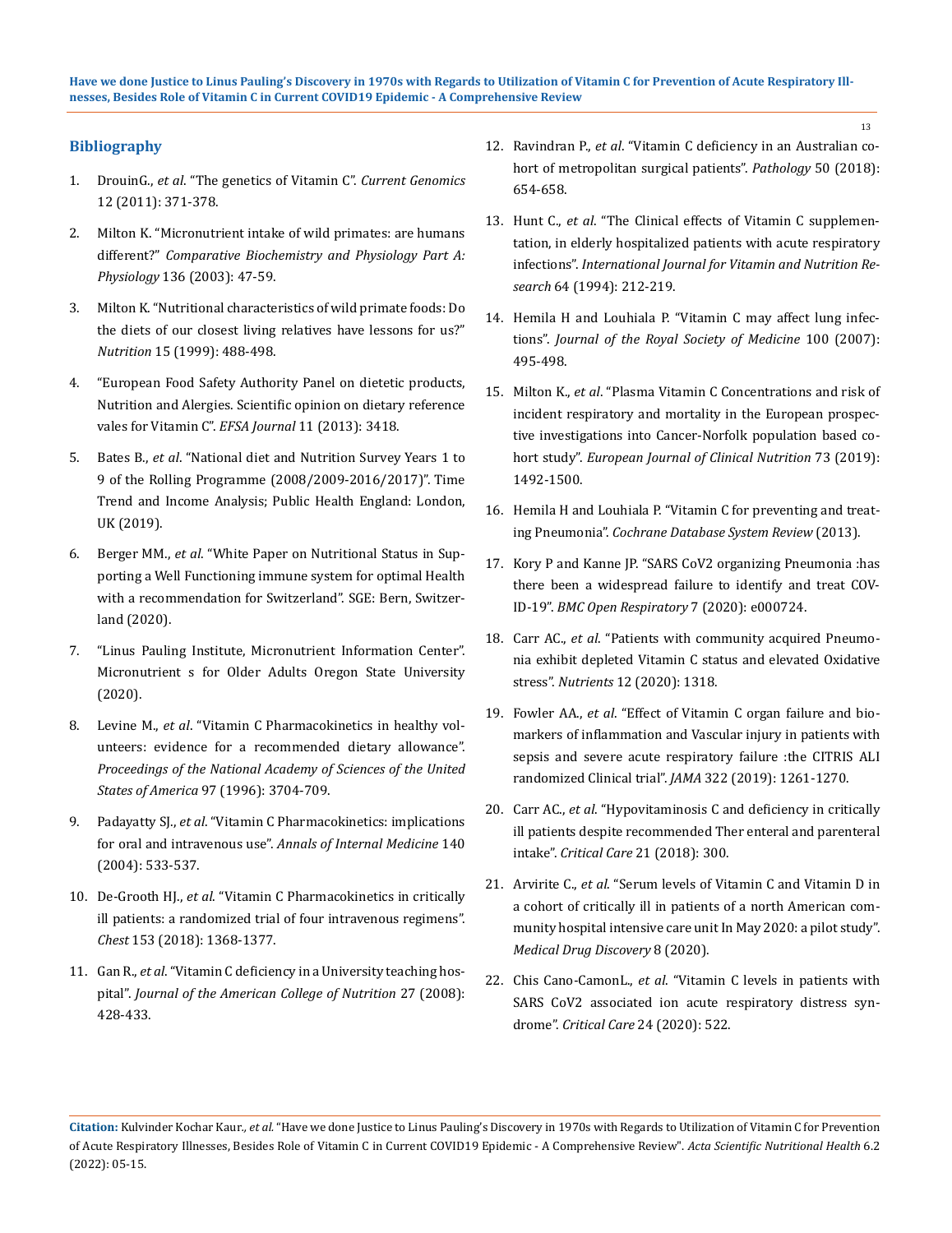### **Have we done Justice to Linus Pauling's Discovery in 1970s with Regards to Utilization of Vitamin C for Prevention of Acute Respiratory Illnesses, Besides Role of Vitamin C in Current COVID19 Epidemic - A Comprehensive Review**

- 23. [Marik PE and Hooper MH. "Doctor-your septic patients have](https://ccforum.biomedcentral.com/articles/10.1186/s13054-018-1950-z)  Scurvy". *[Critical Care](https://ccforum.biomedcentral.com/articles/10.1186/s13054-018-1950-z)* 22 (2018): 23.
- 24. [Marik PE. "Vitamin C: An essential ''stress hormone'' during](https://pubmed.ncbi.nlm.nih.gov/32148930/)  sepsis". *[Journal of Thoracic Disease](https://pubmed.ncbi.nlm.nih.gov/32148930/)* 12 (2020): S84-S88.
- 25. Colunga Biancatelli RML., *et al*[. "The antiviral properties of Vi](https://pubmed.ncbi.nlm.nih.gov/31852327/)tamin C". *[Expert Review of Anti-Infective Therapy](https://pubmed.ncbi.nlm.nih.gov/31852327/)* 18 (2020): [99-101.](https://pubmed.ncbi.nlm.nih.gov/31852327/)
- 26. [Dahl H and Degree M. "The effect of ascorbic acid on produc](https://pubmed.ncbi.nlm.nih.gov/970135/)[tion of human interferon and the antiviral activity in vitro".](https://pubmed.ncbi.nlm.nih.gov/970135/)  *[Acta pathologica et microbiologica Scandinavica. Section B](https://pubmed.ncbi.nlm.nih.gov/970135/)* 84 [\(1976\): 280-284.](https://pubmed.ncbi.nlm.nih.gov/970135/)
- 27. [Carr AC and Maggini C. "Vitamin C and immune function".](https://www.ncbi.nlm.nih.gov/pmc/articles/PMC5707683/) *Nutrients* [9 \(2017\): 1211.](https://www.ncbi.nlm.nih.gov/pmc/articles/PMC5707683/)
- 28. Nualart FJ., *et al*[. "Recycling of Vitamin C by a bystander effect".](https://pubmed.ncbi.nlm.nih.gov/12435736/)  *[Journal of Biological Chemistry](https://pubmed.ncbi.nlm.nih.gov/12435736/)* 278 (2003): 10128-10133.
- 29. [May JM and Harrison EE. "Role of Vitamin C in the function](https://pubmed.ncbi.nlm.nih.gov/23581713/)  of Vascular endothelium". *[Antioxidants and Redox Signaling](https://pubmed.ncbi.nlm.nih.gov/23581713/)* 19 [\(2013\): 2068-2083.](https://pubmed.ncbi.nlm.nih.gov/23581713/)
- 30. [Sen CK and Packer L. "Anti Oxidant and Redox regulation of](https://pubmed.ncbi.nlm.nih.gov/8635688/)  gene transcription". *FASEB Journal* [10 \(1996\): 709-720.](https://pubmed.ncbi.nlm.nih.gov/8635688/)
- 31. Chen Y., *et al*[. "Vitamin C mitigates Oxidative stress and Tumor](https://pubmed.ncbi.nlm.nih.gov/25253919/)  [necrosis factor alpha in severe community acquired Pneumo](https://pubmed.ncbi.nlm.nih.gov/25253919/)[nia and LPS induced macrophages".](https://pubmed.ncbi.nlm.nih.gov/25253919/) *Mediators Inflammatory* [2014 \(2014\): 426740.](https://pubmed.ncbi.nlm.nih.gov/25253919/)
- 32. Erol N., *et al*[. "The protection potential of antioxidant Vitamins](https://pubmed.ncbi.nlm.nih.gov/31081527/)  [against acute respiratory distress syndrome: a rat trial".](https://pubmed.ncbi.nlm.nih.gov/31081527/) *Inflammation* [42 \(2019\): 1585-1594.](https://pubmed.ncbi.nlm.nih.gov/31081527/)
- 33. Blanco- Melo D., *et al*[. "Imbalanced host response to SARS](https://pubmed.ncbi.nlm.nih.gov/32416070/)  [CoV2 drives the development of COVID-19".](https://pubmed.ncbi.nlm.nih.gov/32416070/) *Cell* 181 (2020): [1036-1045.](https://pubmed.ncbi.nlm.nih.gov/32416070/)
- 34. Kim Y., *et al*[. "Vitamin C is an essential factor on the antiviral](https://pubmed.ncbi.nlm.nih.gov/23700397/)  [immune through the production of interferon-a/b at theinitial](https://pubmed.ncbi.nlm.nih.gov/23700397/)  [stages of influenza virus A virus \(H3N2\) influenza".](https://pubmed.ncbi.nlm.nih.gov/23700397/) *Immune Network* [13 \(2013\): 70-74.](https://pubmed.ncbi.nlm.nih.gov/23700397/)
- 35. [Hemila H. "Vitamin C and infections".](https://www.ncbi.nlm.nih.gov/pmc/articles/PMC5409678/) *Nutrients* 9 (2017): 339.

36. Atherton JG., *et al*[. "The effect of ascorbic acid on infection](https://pubmed.ncbi.nlm.nih.gov/205194/) [chick embryo ciliated tracheal organ cultures by corona virus".](https://pubmed.ncbi.nlm.nih.gov/205194/) *[Archives of Virology](https://pubmed.ncbi.nlm.nih.gov/205194/)* 56 (1978): 195-199.

14

- 37. Gan R., *et al*[. "COVID-19 as a viral functional ACE deficiency](https://pubmed.ncbi.nlm.nih.gov/32758871/) [in disorder with ACE-related multi organ disease".](https://pubmed.ncbi.nlm.nih.gov/32758871/) *Medical Hypothesis* [144 \(2020\): 11024.](https://pubmed.ncbi.nlm.nih.gov/32758871/)
- 38. Ni W., *et al*[. "Role of angiotensin converting enzyme \(ACE2\) in](https://pubmed.ncbi.nlm.nih.gov/32660650/) COVID-19". *Critical Care* [24.1 \(2020\): 422.](https://pubmed.ncbi.nlm.nih.gov/32660650/)
- 39. Ma S., *et al*[. "Single cell transcriptomic atlas of primate cardio](https://pubmed.ncbi.nlm.nih.gov/32913304/)[myopulmonary aging".](https://pubmed.ncbi.nlm.nih.gov/32913304/) *Cell Research* 31.4 (2020): 415-432.
- 40. [Kumar V and Jenna M. "In silico virtual screening –based](https://pubmed.ncbi.nlm.nih.gov/33532517/) [study of nutaceuticals predict the therapeutic potential of folic](https://pubmed.ncbi.nlm.nih.gov/33532517/) [acid and its derivatives against COVID-19".](https://pubmed.ncbi.nlm.nih.gov/33532517/) *Virus Disease* 32.1 [\(2021\): 1-9.](https://pubmed.ncbi.nlm.nih.gov/33532517/)
- 41. [Grommes J and Schonlein O. "Contribution of Neutrophils in](https://pubmed.ncbi.nlm.nih.gov/21046059/) acute lung injury". *[Molecular Medicine](https://pubmed.ncbi.nlm.nih.gov/21046059/)* 17 (2011): 293-307.
- 42. Brinkmann V., *et al*[. "Neutrophils extracellular traps kill bacte](https://pubmed.ncbi.nlm.nih.gov/15001782/)ria". *Science* [303 \(2004\): 1532-1535.](https://pubmed.ncbi.nlm.nih.gov/15001782/)
- 43. Mohammed BM., *et al*[. "Vitamin C: A novel regulator of Neu](https://www.ncbi.nlm.nih.gov/pmc/articles/PMC3775246/)[trophils extracellular traps generation".](https://www.ncbi.nlm.nih.gov/pmc/articles/PMC3775246/) *Nutrients* 5 (2013): [3131-3151.](https://www.ncbi.nlm.nih.gov/pmc/articles/PMC3775246/)
- 44. Padayatty SJ., *et al*[. "Human adrenal gland secrete Vitamin C in](https://pubmed.ncbi.nlm.nih.gov/17616774/) [responses to adrenocortical hormone".](https://pubmed.ncbi.nlm.nih.gov/17616774/) *The American Journal [of Clinical Nutrition](https://pubmed.ncbi.nlm.nih.gov/17616774/)* 86 (2007): 145-149.
- 45. Holford P., *et al*[. "Vitamin C –an adjunctive therapy for respi](https://pubmed.ncbi.nlm.nih.gov/33297491/)[ratory infections, Sepsis and COVID-19".](https://pubmed.ncbi.nlm.nih.gov/33297491/) *Nutrients* 12 (2020): [3760.](https://pubmed.ncbi.nlm.nih.gov/33297491/)
- 46. [Pauling L. "The significance of the evidence about ascorbic acid](https://www.ncbi.nlm.nih.gov/pmc/articles/PMC389499/) and the common cold". *[Proceedings of the National Academy of](https://www.ncbi.nlm.nih.gov/pmc/articles/PMC389499/) [Sciences of the United States of America](https://www.ncbi.nlm.nih.gov/pmc/articles/PMC389499/)* 68 (1971): 2678-2681.
- 47. [Hemila H and Chalker C. "Vitamin C for preventing and treat](https://pubmed.ncbi.nlm.nih.gov/23440782/)ing cold". *[Cochrane Library: Cochrane Reviews](https://pubmed.ncbi.nlm.nih.gov/23440782/)* (2013).
- 48. Zabet MH., *et al*[. "Effect of High dose ascorbic acid on vaso](https://www.ncbi.nlm.nih.gov/pmc/articles/PMC4843590/)[pressor requirements in Septic shock".](https://www.ncbi.nlm.nih.gov/pmc/articles/PMC4843590/) *Journal of Research in [Pharmacy Practice](https://www.ncbi.nlm.nih.gov/pmc/articles/PMC4843590/)* 5 (2016): 94-100.

**Citation:** Kulvinder Kochar Kaur*., et al.* "Have we done Justice to Linus Pauling's Discovery in 1970s with Regards to Utilization of Vitamin C for Prevention of Acute Respiratory Illnesses, Besides Role of Vitamin C in Current COVID19 Epidemic - A Comprehensive Review". *Acta Scientific Nutritional Health* 6.2 (2022): 05-15.